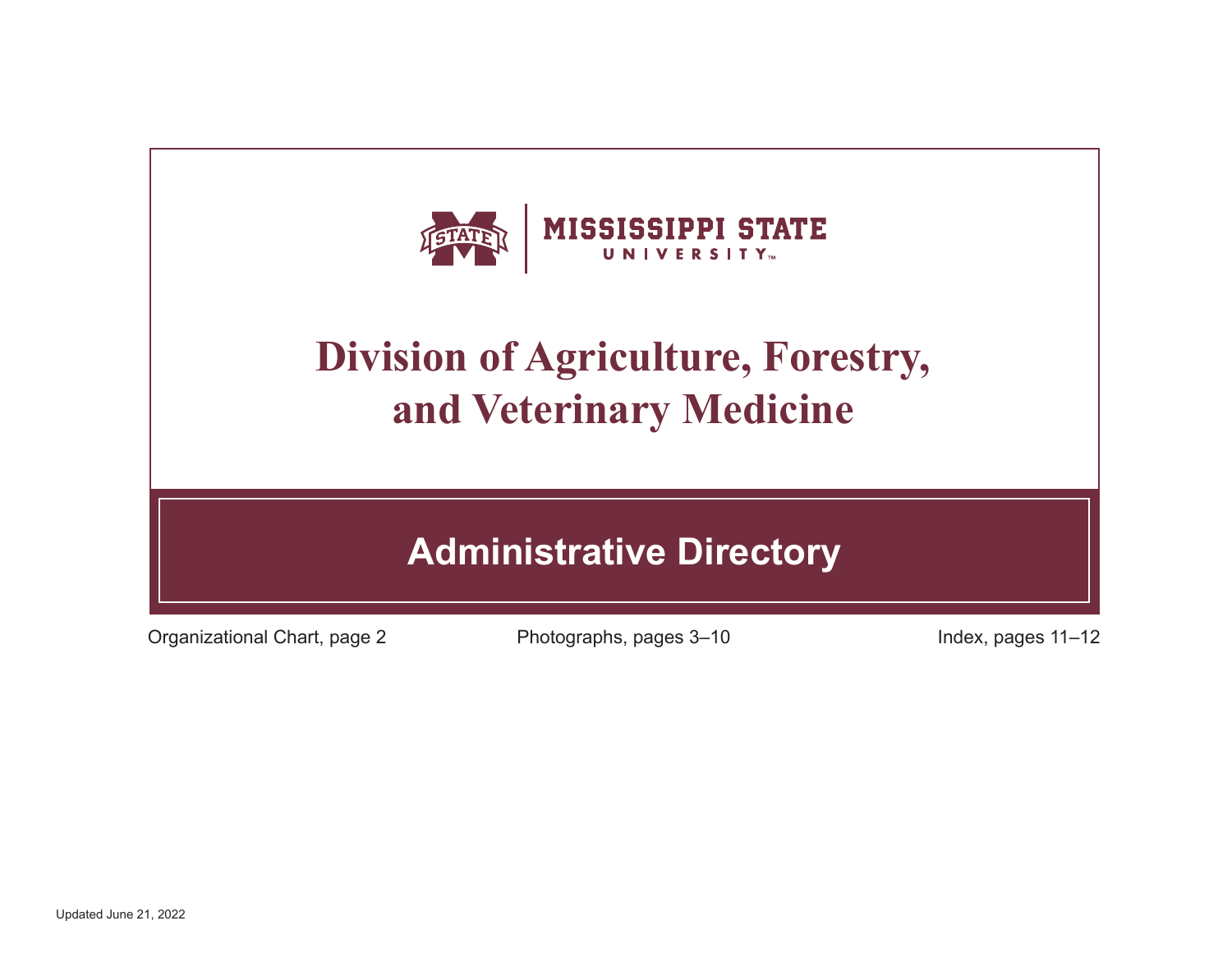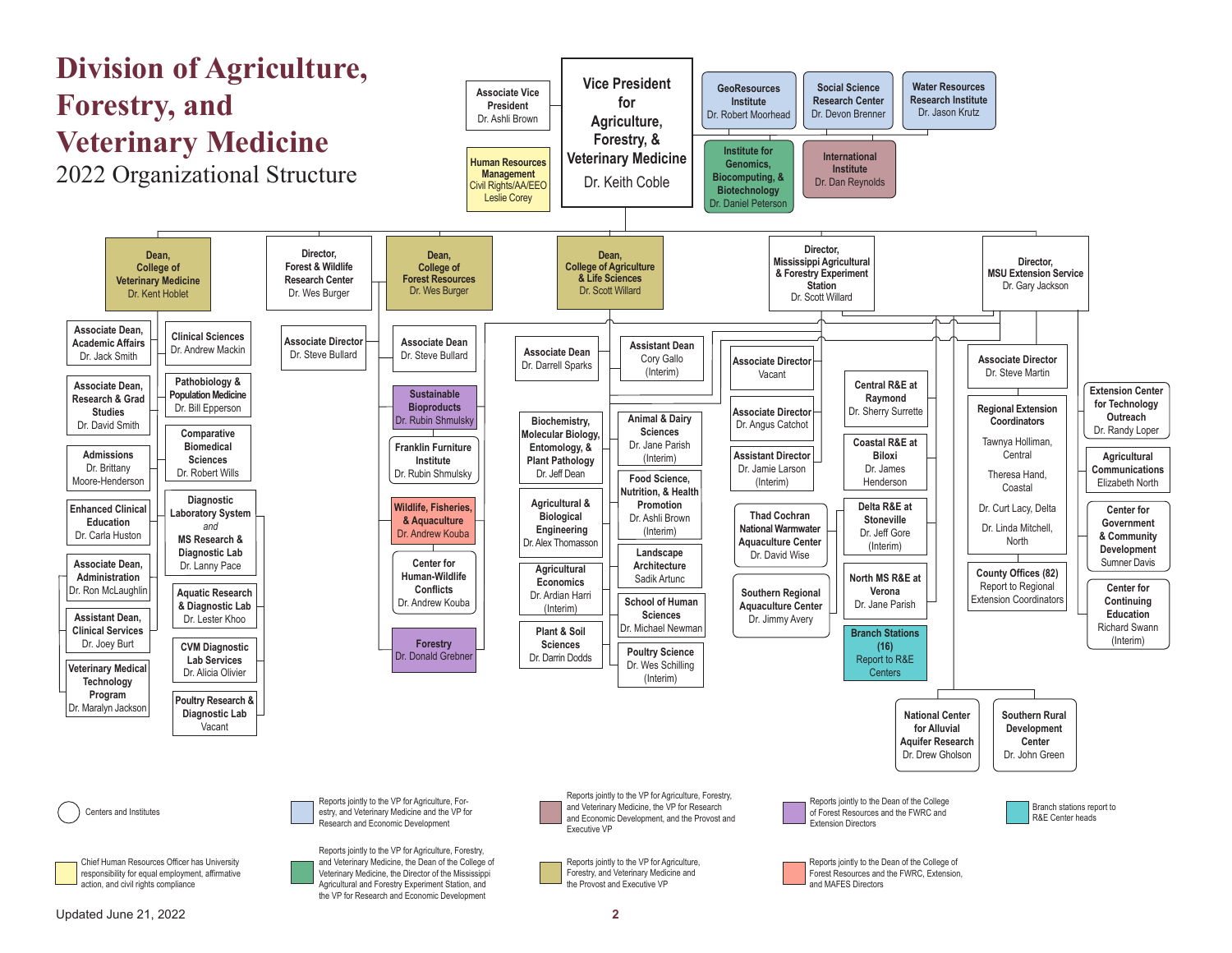#### **Mississippi State University**



**Mark E. Keenum** President

## **Division of Agriculture, Forestry, & Veterinary Medicine**

Office of the Vice President



**Keith Coble** Vice President



**Ashli Brown**  Associate Vice President



**Devon Brenner** Director *Social Science Research Center*



**Jason Krutz** Director *Water Resources Research Institute*



**Robert Moorhead Director** *GeoResources Institute*



Director *Institute for Genomics, Biocomputing, & Biotechnology*

**Dan Reynolds**

**Director** *International Institute*

**dafvm.msstate.edu**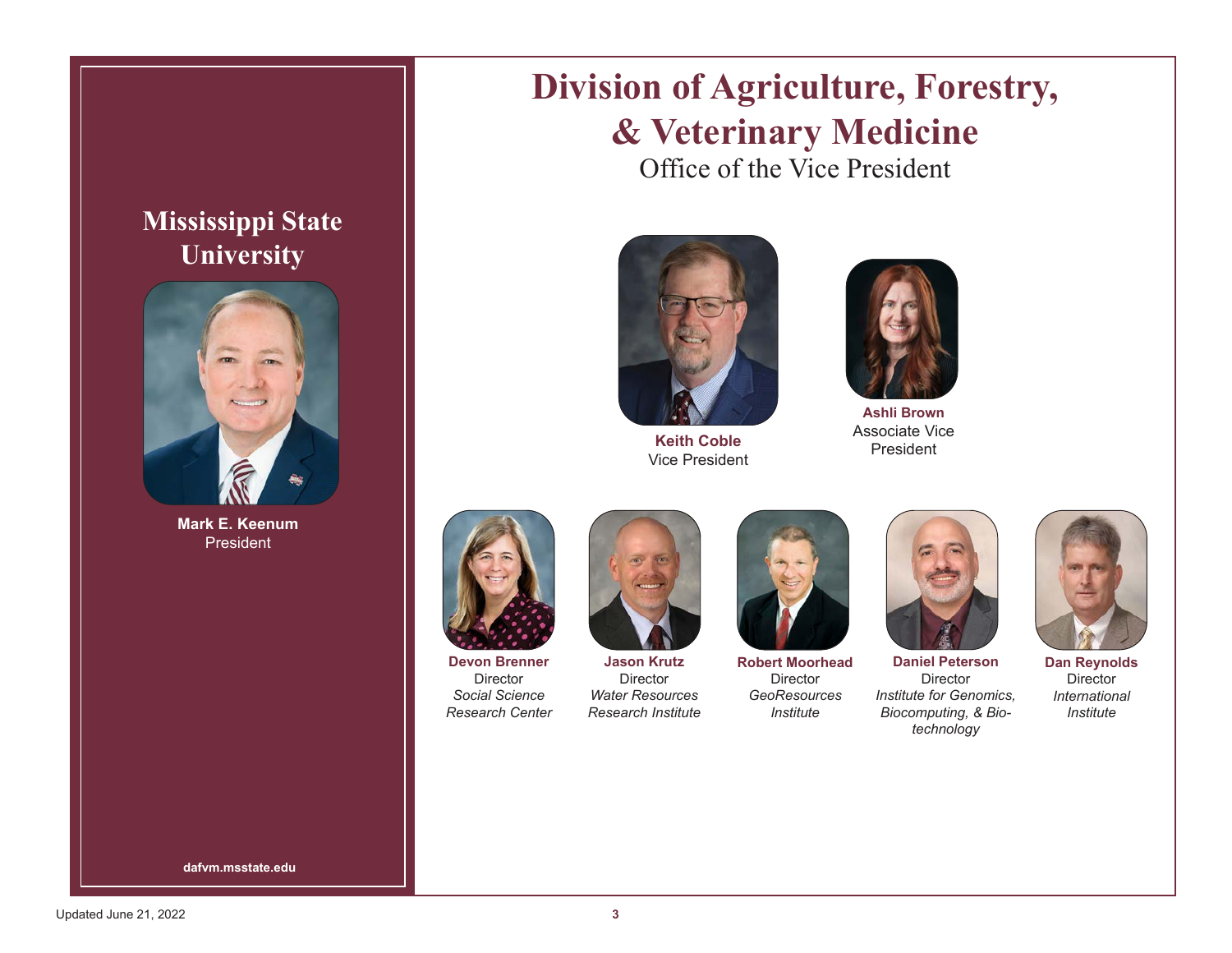

**Kent Hoblet** Dean



**Ron McLaughlin** Associate Dean *Administration*



**Jack Smith** Associate Dean *Academic Affairs*



**David Smith** Associate Dean *Research & Graduate Studies*

**cvm.msstate.edu**

#### **College of Veterinary Medicine**



**Robert Wills** Department Head *Comparative Biomedical Sciences*



**Andrew Mackin** Department Head *Clinical Sciences*



**Bill Epperson** Department Head *Pathobiology & Population Medicine*



**Joey Burt** Assistant Dean *Clinical Services*



**Maralyn Jackson Director** *Veterinary Medical Technology Program*



**Lanny Pace** Executive Director *Mississippi Veterinary Research & Diagnostic Laboratory System*

Director *Mississippi Research & Diagnostic Lab*



**Director** *Poultry Research & Diagnostic Laboratory*



**Lester Khoo Director** *Aquatic Research & Diagnostic Laboratory*



**Alicia Olivier Director** *Diagnostic CVM Laboratory Services*



**Brittany Moore-Henderson Director** *Admissions*



**Carla Huston Director** *Enhanced Clinical Education*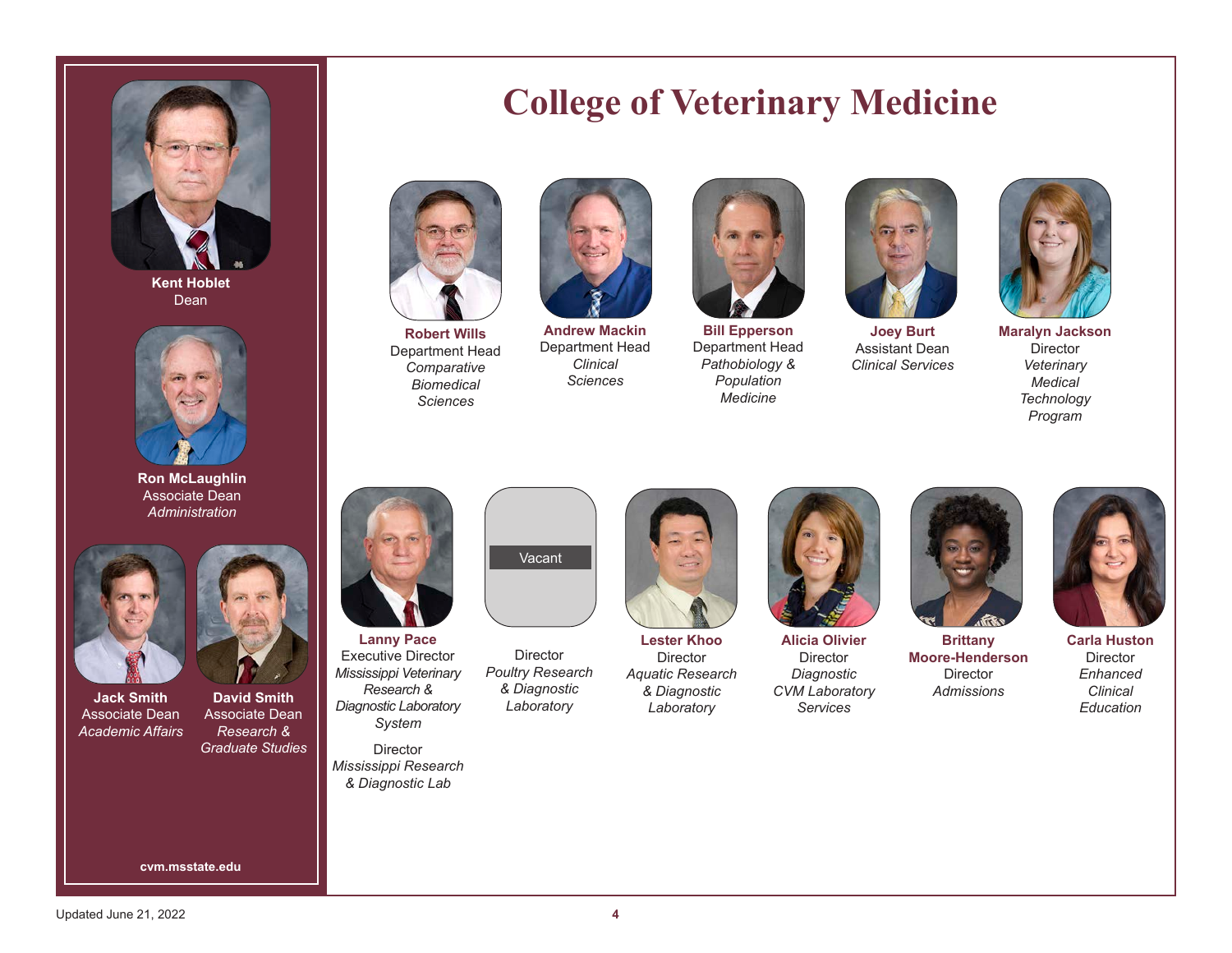

**Wes Burger** Dean *College of Forest Resources*

**Director** *Forest & Wildlife Research Center* 



**Steve Bullard** Associate Dean *CFR*

Associate Director *FWRC*

**fwrc.msstate.edu cfr.msstate.edu**

#### **College of Forest Resources and Forest & Wildlife Research Center**



**Rubin Shmulsky** Department Head *Sustainable Bioproducts*



**Donald Grebner** Department Head *Forestry*



**Andrew Kouba** Department Head *Wildlife, Fisheries, & Aquaculture*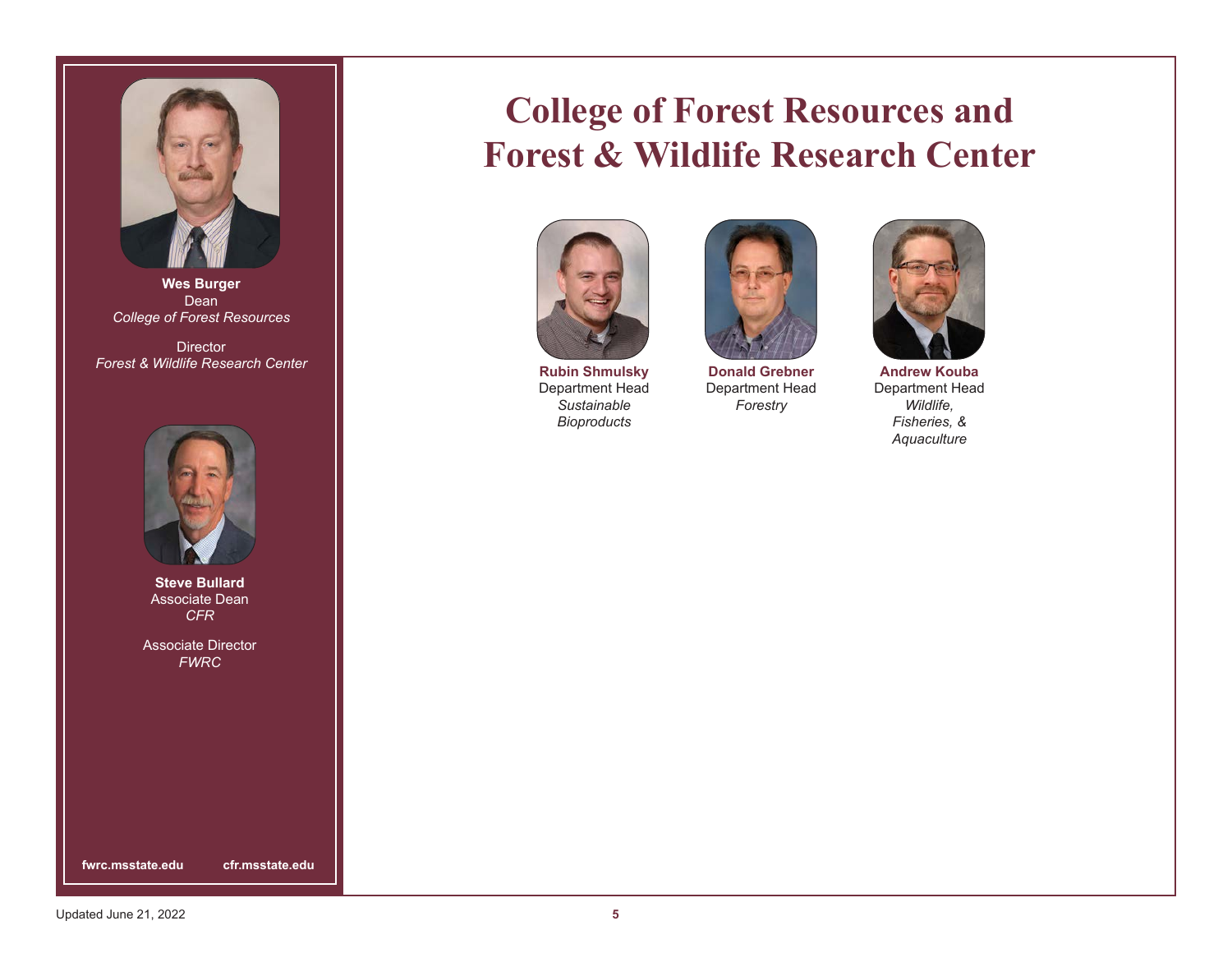

**Scott Willard** Dean



**Darrell Sparks**  Associate Dean



**Cory Gallo** Assistant Dean (Interim)

## **College of Agriculture & Life Sciences**



**Alex Thomasson** Department Head *Agricultural & Biological Engineering*



**Ardian Harri** Department Head (Interim) *Agricultural Economics*



**Jane Parish** Department Head (Interim) *Animal & Dairy Sciences*



**Ashli Brown** Department Head (Interim) *Food Science, Nutrition, & Health Promotion*



**Sadik Artunc** *Landscape Architecture*



**Wes Schilling** Department Head (Interim) *Poultry Science* **cals.msstate.edu** *Sciences*





**Michael Newman** Director *School of Human Sciences*



**Jeff Dean** Department Head *Biochemistry, Molecular Biology, Entomology, & Plant Pathology*



**Darrin Dodds** Department Head *Plant & Soil*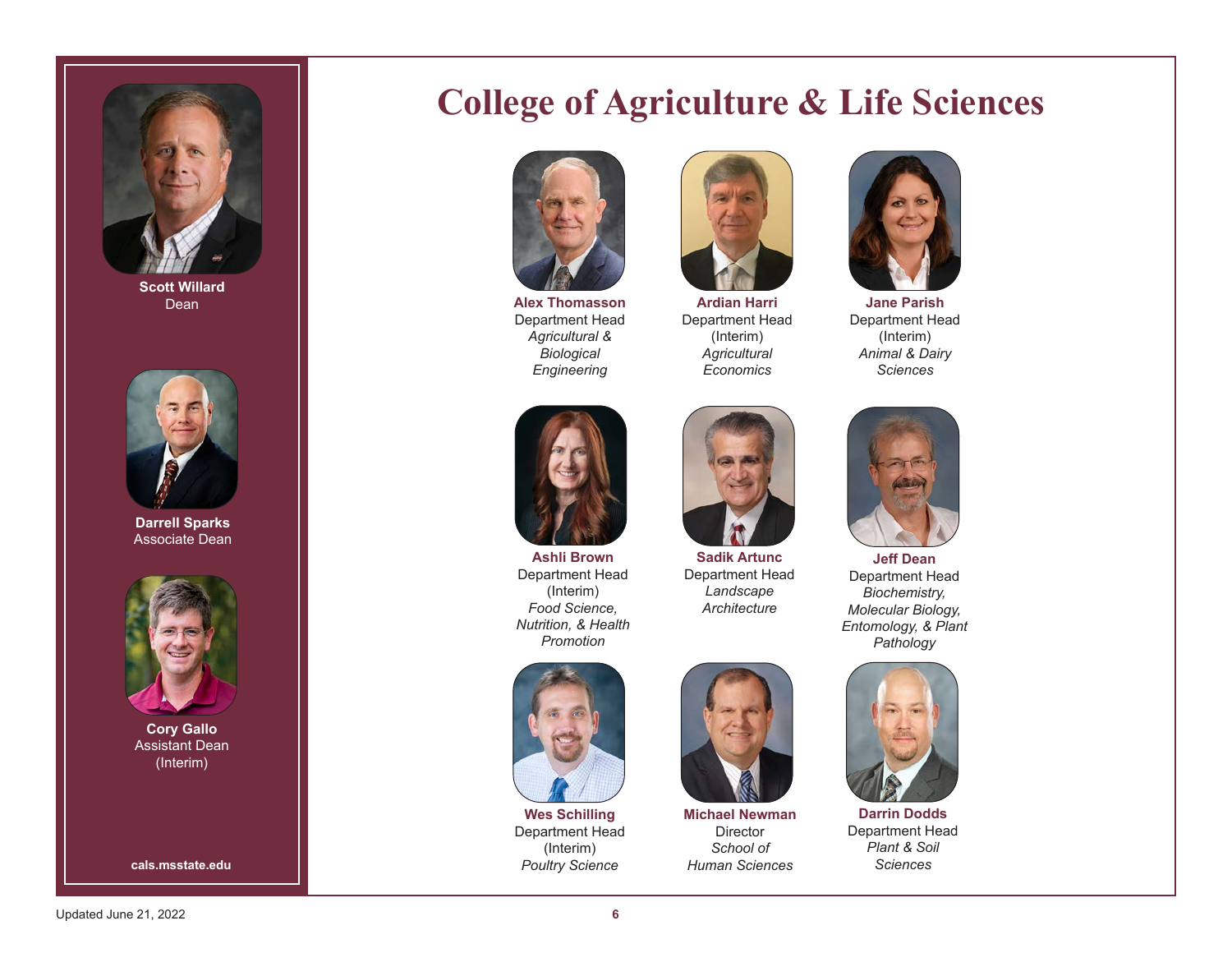

**Scott Willard Director** 



Associate Director

**Angus Catchot**

Associate Director

Vacant **Vacant**



**Jamie Larson** Assistant Director (Interim)

MSU Research & Extension Centers, which report jointly to the Mississippi Agricultural & Forestry Experiment Station and the Mississippi State University Extension Service, are located on page 9.

**mafes.msstate.edu**

#### **Mississippi Agricultural & Forestry Experiment Station**



**Andrew Kouba** Department Head *Wildlife, Fisheries, & Aquaculture*



**Alex Thomasson** Department Head *Agricultural & Biological Engineering*



**Ardian Harri** Department Head (Interim) *Agricultural Economics*



**Jane Parish** Department Head (Interim) *Animal & Dairy Sciences*



**Jeff Dean** Department Head *Biochemistry, Molecular Biology, Entomology, & Plant Pathology*



**Ashli Brown** Department Head (Interim) *Food Science, Nutrition, & Health Promotion*



**Sadik Artunc** Department Head *Landscape Architecture*



**Darrin Dodds** Department Head *Plant & Soil Sciences*



**Wes Schilling** Department Head (Interim) *Poultry Science*



**Michael Newman Director** *School of Human Sciences*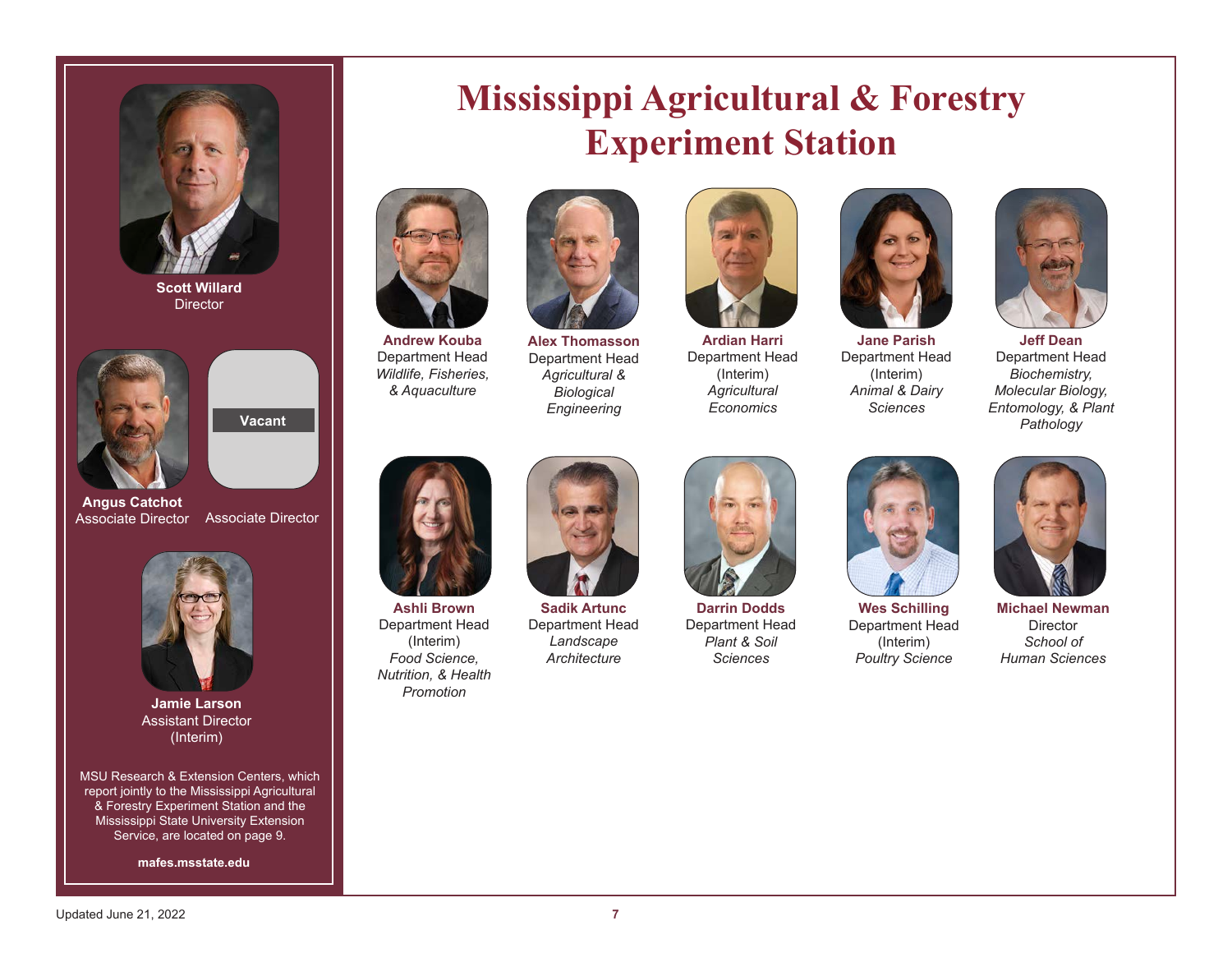

**Gary Jackson Director** 



**Steve Martin** Associate Director

MSU Research & Extension Centers. which report jointly to the Mississippi Agricultural & Forestry Experiment Station and the Mississippi State University Extension Service, are located on page 9.

**extension.msstate.edu**





**Elizabeth North** Head *Agricultural Communications*

**Alex Thomasson** Department Head *Agricultural & Biological Engineering*

**Randy Loper** Head *Extension Center for Technology Outreach*



**Sumner Davis** Leader *Extension Center for Government & Community Development*



**Rubin Shmulsky** Department Head *Sustainable Bioproducts*



**Donald Grebner** Department Head *Forestry*



**Jane Parish** Department Head (Interim) *Animal & Dairy Sciences*



**Jeff Dean** Department Head *Biochemistry, Molecular Biology, Entomology, & Plant Pathology*



**Andrew Kouba** Department Head *Wildlife, Fisheries, & Aquaculture*

**Ashli Brown** Department Head (Interim) *Food Science, Nutrition, & Health Promotion*



**Sadik Artunc** Department Head *Landscape Architecture*



**Ardian Harri** Department Head (Interim) *Agricultural Economics*

**Darrin Dodds** Department Head *Plant & Soil Sciences*



**Wes Schilling** Department Head (Interim) *Poultry Science*



**Michael Newman Director** *School of Human Sciences*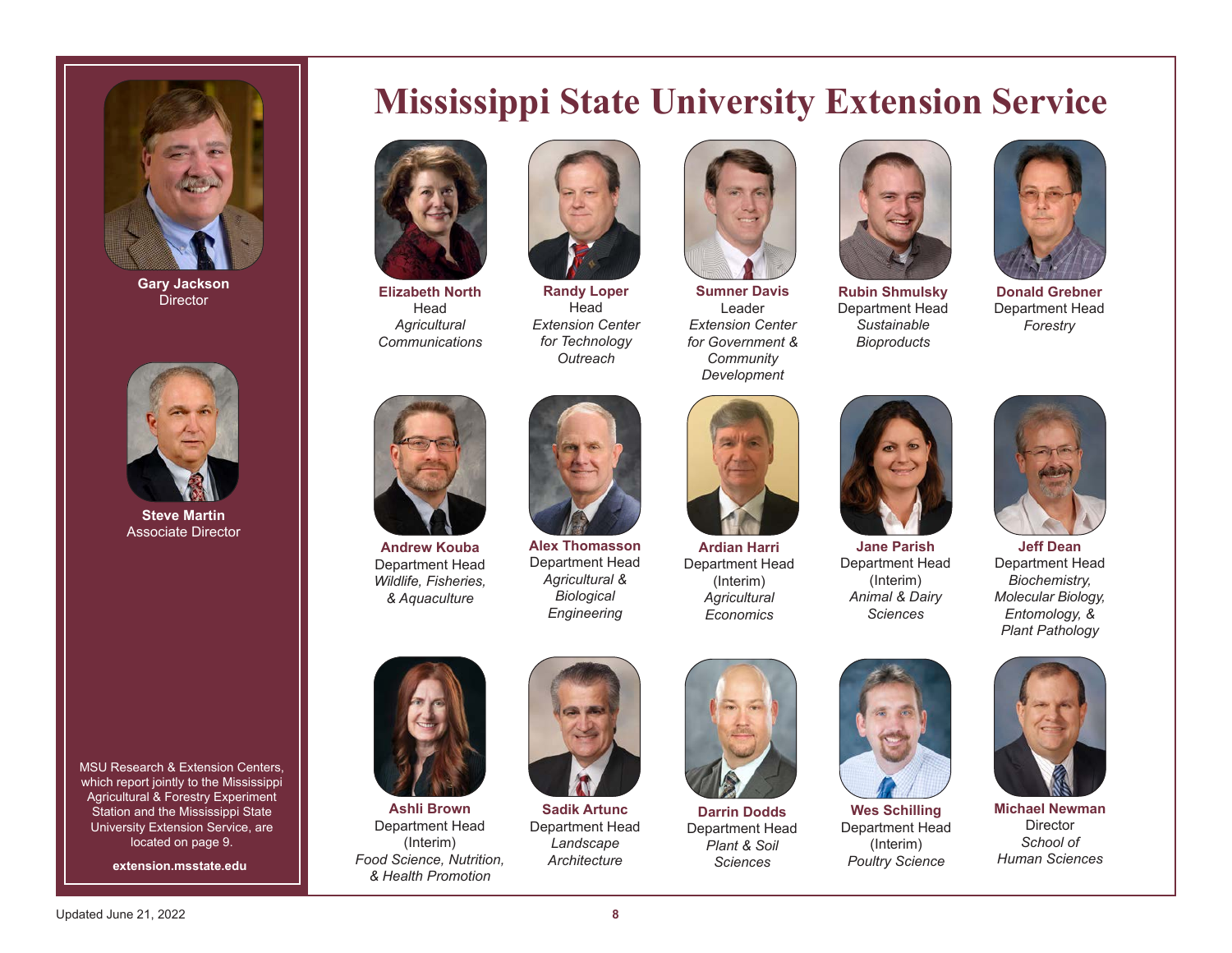#### **Mississippi State University Research & Extension Centers**



**Sherry Surrette** Head *Central R&E at Raymond*



**James Henderson** Head *Coastal R&E at Biloxi*



**Jeff Gore** Head (Interim) *Delta R&E at Stoneville*



**Jane Parish** Head *North MS R&E at Verona*



**Theresa Hand** Regional Extension Coordinator *Central R&E at Raymond*



**Tawnya Holliman** Regional Extension Coordinator *Coastal R&E at Biloxi*



**Curt Lacy** Regional Extension Coordinator *Delta R&E at Stoneville*



**Linda Mitchell** Regional Extension Coordinator *North MS R&E at Verona*

Research & Extension Centers report jointly to the Mississippi Agricultural & Forestry Experiment Station and the **Mississippi State University** Extension Service.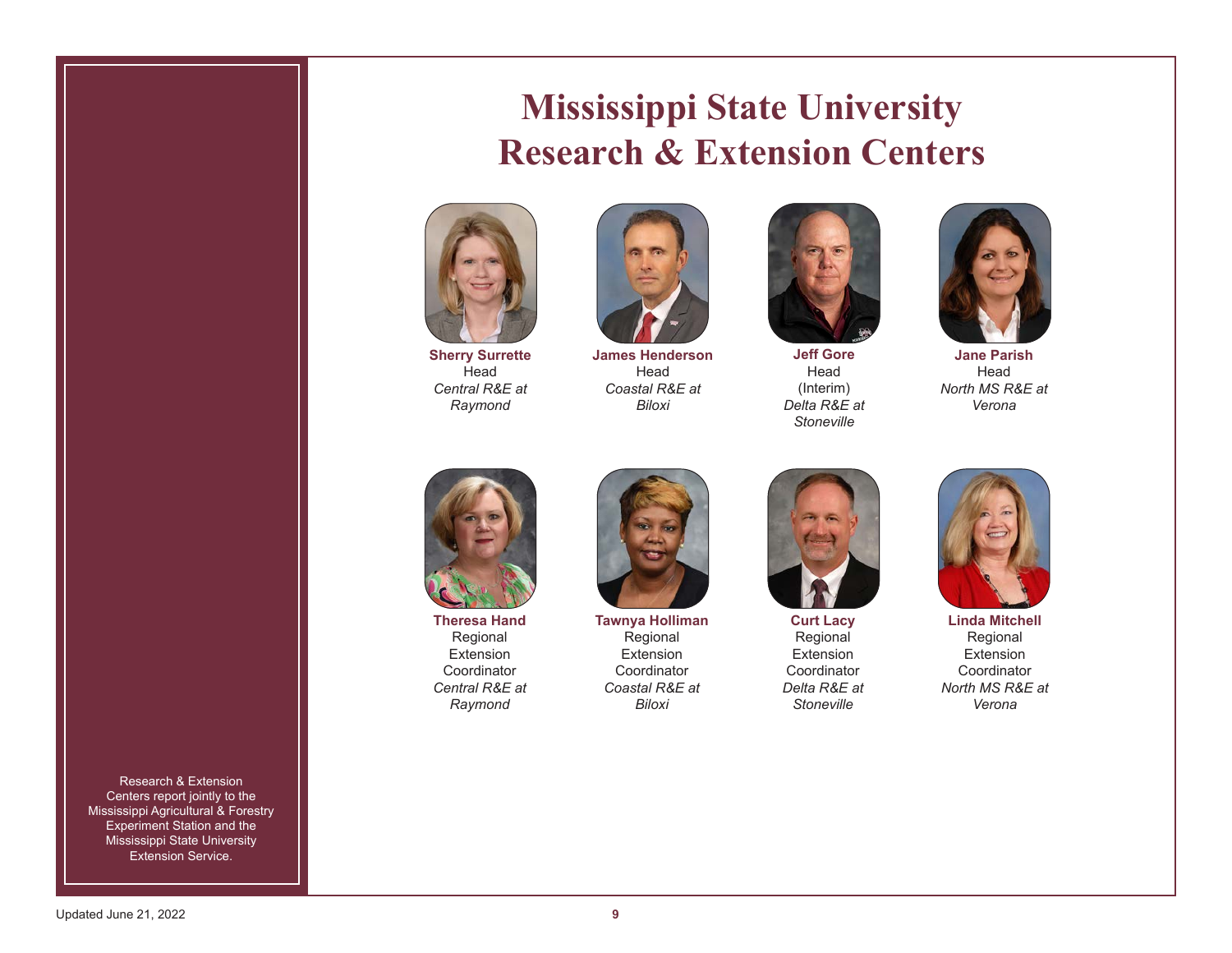## **Division of Agriculture, Forestry, & Veterinary Medicine Centers and Institutes**



**Joey Burt** Director *Animal Health Center* College of Veterinary Medicine



**Richard Swann** Head (Interim) *Center for Continuing Education* MSU Extension Service



**John Green** Director *Southern Rural Development Center* MSU Extension/ MAFES



**Drew Gholson Director** *Mississippi River Valley Alluvial Aquifer Water Research Center* MAFES





**Rubin Shmulsky** Director *Franklin Institute of Furniture Manufacturing & Management* Forest & Wildlife Research Center



**Andrew Kouba** Executive Director *Center for Human-Wildlife Conflicts* College of Forest Resources



**Jimmy Avery** Director *Southern Region Aquaculture Center* Delta R&E Center



**David Wise Director** *Thad Cochran National Warmwater Aquaculture Center* Delta R&E Center

**dafvm.msstate.edu**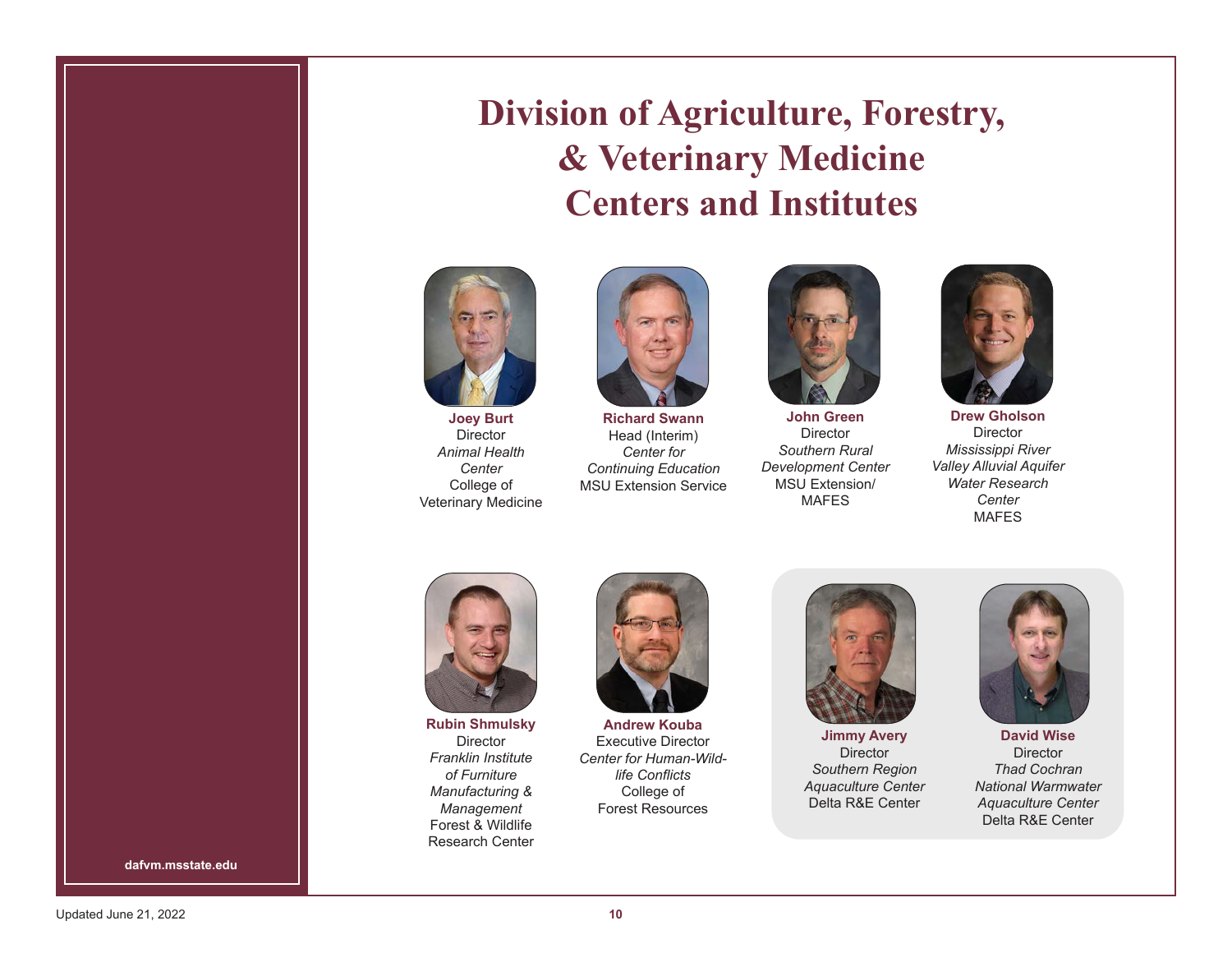#### **Photo Index, Addresses, & Phone Numbers**

| Artunc, Sadik  6, 7, 8  |                                  |                                      |                               |
|-------------------------|----------------------------------|--------------------------------------|-------------------------------|
| sa305@msstate.edu       | sumner.davis@msstate.edu         | john.green@msstate.edu               | mjackson@cvm.msstate.edu      |
| Mailstop 9725           | Mailstop 9643                    | Mailstop 9755                        | Mailstop 9825                 |
| (662) 325-7894          | (662) 325-3141                   | (662) 325-0595                       | (662) 325-7487                |
|                         |                                  |                                      |                               |
| jimmy.avery@msstate.edu | jd1891@msstate.edu               | t.hand@msstate.edu                   | president@msstate.edu         |
| Mailstop 9388           | Mailstop 9655                    | P.O. Box 120, Raymond 39154          | Mailstop 9720                 |
| (662) 686-3273          | (662) 325-2640                   | (601) 857-3242                       | (662) 325-3221                |
|                         |                                  |                                      |                               |
| dgb19@msstate.edu       | dmd76@msstate.edu                | ah333@msstate.edu                    | lhk2@msstate.edu              |
| Mailstop 9722           | Mailstop 9555                    | Mailstop 9755                        | Mailstop 9388                 |
| (662) 325-3570          | (662) 325-4072                   | (662) 325-6670                       | (662) 686-3305                |
| Brown, Ashli 3, 6, 7, 8 |                                  |                                      | Kouba, Andrew  5, 7, 8, 10    |
| ab506@msstate.edu       | wbe21@msstate.edu                | j.henderson@msstate.edu              | ak260@msstate.edu             |
| Mailstop 9800           | Mailstop 9825                    | Mailstop 9681                        | Mailstop 9680                 |
| (662) 325-2630          | (662) 325-2827                   | (662) 325-0754                       | (662) 325-7494                |
|                         |                                  |                                      |                               |
| lwb6@msstate.edu        | wcg59@msstate.edu                | kent.hoblet@msstate.edu              | ljk81@msstate.edu             |
| Mailstop 9680           | Mailstop 9760                    | Mailstop 9825                        | Mailstop 9547                 |
| (662) 325-0868          | (662) 325-2110                   | (662) 325-1131                       | (662) 325-8335                |
|                         |                                  |                                      |                               |
| burt@cvm.msstate.edu    | drew.gholson@msstate.edu         | t.holliman@msstate.edu               | curt.lacy@msstate.edu         |
| Mailstop 9825           | PO Box 197, Stoneville, MS 38776 | 952 Sullivan Road, Hattiesburg 39401 | P.O. Box 69, Stoneville 38776 |
| (662) 325-1342          | (662) 686-9311                   | $(601)$ 545-6083                     | (662) 686-9311                |
|                         |                                  |                                      |                               |
| alc4@msstate.edu        | jg231@msstate.edu                | huston@cvm.msstate.edu               | j.larson@msstate.edu          |
| Mailstop 9740           | PO Box 197, Stoneville, MS 38776 | Mailstop 9825                        | Mailstop 9740                 |
| (662) 325-3004          | (662) 686-9311                   | $(662)$ 325-1183                     | (662) 325-7552                |
|                         |                                  |                                      |                               |
| keith.coble@msstate.edu | don.grebner@msstate.edu          | gary.jackson@msstate.edu             | randy.loper@msstate.edu       |
| Mailstop 9800           | Mailstop 9681                    | Mailstop 9601                        | Mailstop 9662                 |
| (662) 325-3006          | (662) 325-2949                   | (662) 325-3036                       | (662) 325-3226                |